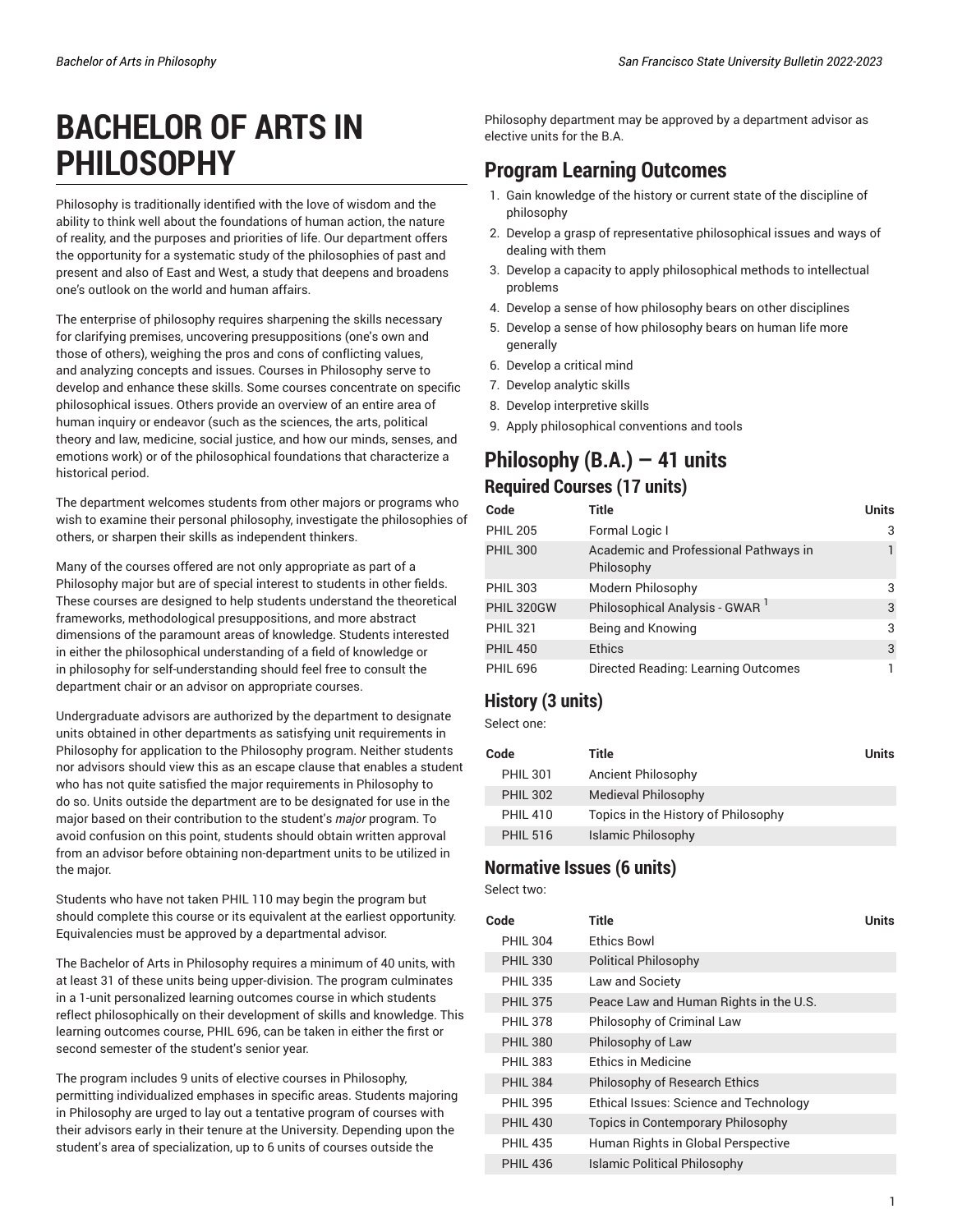| <b>PHII 451</b> | <b>Feminist Moral Issues</b>        |
|-----------------|-------------------------------------|
| <b>PHIL 460</b> | Philosophy of Art                   |
| <b>PHIL 470</b> | <b>Environmental Ethics</b>         |
| <b>PHII 494</b> | Philosophy and Personal Development |
|                 |                                     |

#### **Metaphysics & Epistemology (6 units)**

Select two. At least one course must be non-GE. Approved GE courses below are PHIL 350, PHIL 351, and PHIL 621:

| Code            | <b>Title</b>                 | Units |
|-----------------|------------------------------|-------|
| <b>PHIL 350</b> | Philosophy of Science        |       |
| <b>PHIL 351</b> | Philosophy of Risk           |       |
| <b>PHIL 605</b> | Metaphysics                  |       |
| <b>PHIL 610</b> | Theory of Knowledge          |       |
| <b>PHIL 620</b> | Philosophy of Mind           |       |
| <b>PHIL 621</b> | Minds, Brains, and Computers |       |
| <b>PHIL 630</b> | Philosophy of Language       |       |

#### **Electives (9 units)**

Any PHIL course not used to satisfy a previous requirement can be used as an elective. At least 3 units must be an upper-division PHIL course. The remaining 6 units may be lower- or upper-division.

1 PHIL 320GW satisfies the Graduation Writing Assessment Requirement (GWAR). Students who have satisfied GWAR in a discipline other than philosophy will still be required to complete PHIL 320GW as a requirement of the major.

#### **Complementary Studies for the Philosophy Major**

Twelve units of Complementary Studies are required of all candidates for the Bachelor of Arts degrees in Philosophy. These units must come from courses bearing a prefix other than PHIL, and not cross-listed with PHIL. Philosophy majors are given a multitude of pathways toward completing this requirement, each of which is designed to facilitate graduation in a timely manner and deepen the student's knowledge and appreciation of a philosophical topic in a multi-disciplinary way. Philosophy majors may, with the approval of a department advisor, elect to apply 12 units in a single foreign language of their choosing or courses taken in an approved study abroad program (e.g., CSU Study Abroad). Otherwise, with the approval of a department advisor, the student may take 12 units of courses that complement an area of philosophical specialization. Philosophy is rich in such specializations. Here are some illustrative philosophical specializations in which studying philosophy and studying other disciplines is complementary: Philosophy of the Arts, Ancient Philosophy, Asian Philosophy, Bioethics/Medical Ethics, Business Ethics, Philosophy of Cinema, Philosophy of Dance, Philosophy of Economics, Environmental Philosophy, Global Justice, Islamic Philosophy, Philosophy of Language, Philosophy of Law, Philosophy of Literature, Logic and Philosophy of Mathematics, Philosophy of Music, Philosophy of Mind, Modern European Philosophy, Philosophy of Music, Philosophy of Perception, Philosophy of Photography, Philosophy of Psychology/ Cognitive Science, Political Philosophy and Social Justice, Philosophy of Religion, Philosophy of Sexuality, Philosophy of Science and Technology, Philosophy and Society, Philosophy of Social Science, Philosophy of Sport, Philosophy of Under-represented Groups, Philosophy of Women and Gender. To accommodate emerging areas of philosophical study, students are encouraged to design 12 unit modules for the review and approval of the department advisor.

#### **General Education Requirements**

| Requirement                                                                                                                                                      | <b>Course Level</b> | <b>Units</b>            | <b>Area Designation</b> |
|------------------------------------------------------------------------------------------------------------------------------------------------------------------|---------------------|-------------------------|-------------------------|
| Oral<br>Communication                                                                                                                                            | LD                  | 3                       | A1                      |
| <b>Written English</b><br>Communication                                                                                                                          | LD                  | 3                       | A2                      |
| Critical Thinking                                                                                                                                                | LD                  | 3                       | A3                      |
| Physical Science LD                                                                                                                                              |                     | 3                       | B1                      |
| Life Science                                                                                                                                                     | LD                  | 3                       | <b>B2</b>               |
| Lab Science                                                                                                                                                      | LD                  | $\mathbf{1}$            | B <sub>3</sub>          |
| Mathematics/<br>Quantitative<br>Reasoning                                                                                                                        | LD                  | 3                       | <b>B4</b>               |
| Arts                                                                                                                                                             | LD                  | 3                       | C <sub>1</sub>          |
| Humanities                                                                                                                                                       | LD                  | 3                       | C <sub>2</sub>          |
| Arts or<br><b>Humanities</b>                                                                                                                                     | LD                  | 3                       | C1 or C2                |
| Social Sciences                                                                                                                                                  | LD                  | 3                       | D <sub>1</sub>          |
| <b>Social Sciences:</b><br><b>US History</b>                                                                                                                     | LD                  | 3                       | D <sub>2</sub>          |
| Lifelong Learning LD<br>and Self-<br>Development<br>(LLD)                                                                                                        |                     | 3                       | Ε                       |
| <b>Ethnic Studies</b>                                                                                                                                            | LD                  | 3                       | F                       |
| Physical and/or<br>Life Science                                                                                                                                  | UD                  | 3                       | $UD-B$                  |
| Arts and/or<br><b>Humanities</b>                                                                                                                                 | <b>UD</b>           | 3                       | $UD-C$                  |
| <b>Social Sciences</b>                                                                                                                                           | <b>UD</b>           | 3                       | $UD-D$                  |
|                                                                                                                                                                  |                     | <b>SF State Studies</b> |                         |
| Courses certified as meeting the SF State Studies<br>requirements may be upper or lower division in General<br>Education (GE), a major or minor, or an elective. |                     |                         |                         |
| American Ethnic LD or UD<br>and Racial<br><b>Minorities</b>                                                                                                      |                     | 3                       | <b>AERM</b>             |
| Environmental<br>Sustainability                                                                                                                                  | LD or UD            | 3                       | ES                      |
| Global                                                                                                                                                           | LD or UD            | 3                       | GP                      |

Note: LD = Lower-Division; UD = Upper-Division.

[Perspectives](/undergraduate-education/sf-state-studies/gp/)

# **First-Time Student Roadmap (4 Year)**

[Social Justice](/undergraduate-education/sf-state-studies/sj/) LD or UD 3 3 SJ

- 1. In order to choose your English Composition A2 course and your QR/Math B4 course, please complete the online advising activities at [writingadvising.sfsu.edu \(https://writingadvising.sfsu.edu/](https://writingadvising.sfsu.edu/)) and [mathadvising.sfsu.edu \(https://mathadvising.sfsu.edu/](https://mathadvising.sfsu.edu/)). Questions? Contact Gator [Smart](https://gatorsmartstart.sfsu.edu/) Start. ([https://gatorsmartstart.sfsu.edu/\)](https://gatorsmartstart.sfsu.edu/)
- 2. Select the row that matches your English course choice for A2.\*
- 3. Select the column that matches your QR/Math course choice for B4.
- 4. Click the Roadmap that lines up with your row and column.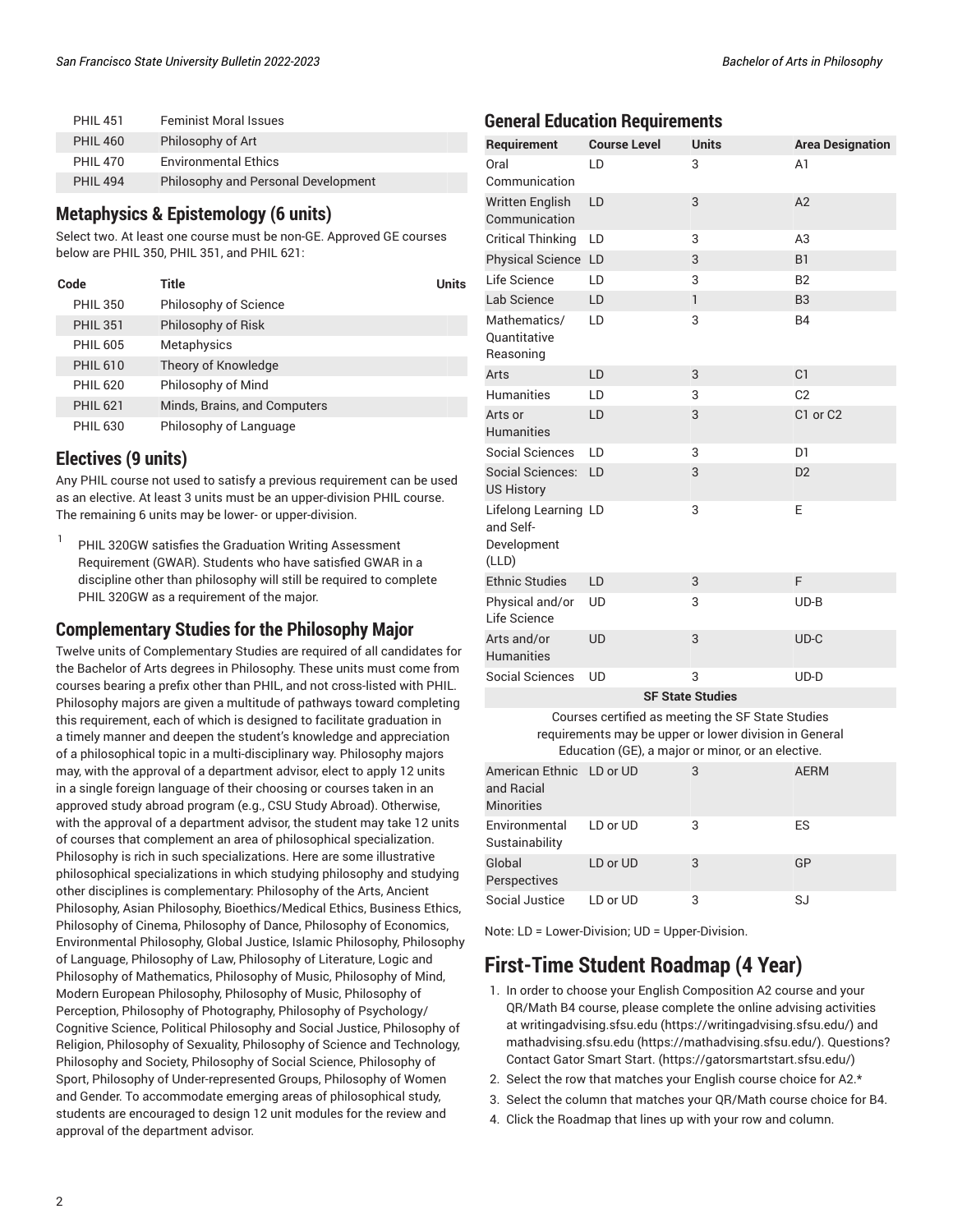For example, if you select ENG 104/ENG 105 and a multi-semester QR/ math sequence for your first year, then choose Roadmap D.

| <b>Course Choice</b>   | <b>One-Semester Course</b>                                                                                                                | <b>Two-Semester</b><br><b>Sequence or Support</b><br>Course                                                                                 |
|------------------------|-------------------------------------------------------------------------------------------------------------------------------------------|---------------------------------------------------------------------------------------------------------------------------------------------|
| <b>ENG 114</b>         | Roadmap A (http://<br>bulletin.sfsu.edu/<br>colleges/liberal-<br>creative-arts/<br>philosphy/ba-<br>philosophy/roadmap-i-<br>ii-eng/)     | Roadmap C (http://<br>bulletin.sfsu.edu/<br>colleges/liberal-<br>creative-arts/<br>philosphy/ba-<br>philosophy/roadmap-iii-<br>iv-eng/)     |
| <b>ENG 104/ENG 105</b> | Roadmap B (http://<br>bulletin.sfsu.edu/<br>colleges/liberal-<br>creative-arts/<br>philosphy/ba-<br>philosophy/roadmap-i-<br>ii-stretch/) | Roadmap D (http://<br>bulletin.sfsu.edu/<br>colleges/liberal-<br>creative-arts/<br>philosphy/ba-<br>philosophy/roadmap-iii-<br>iv-stretch/) |

\* Composition for Multilingual Students: If taking ENG 209 as your first English course, choose the ENG 114 row. If taking ENG 201 or ENG 212 for your first English course, choose the ENG 104/ENG 105 row.

### **SF State Scholars Roadmap**

This [roadmap](http://bulletin.sfsu.edu/colleges/liberal-creative-arts/philosphy/ba-philosophy/scholars-roadmap/) opens in a new tab ([http://bulletin.sfsu.edu/colleges/](http://bulletin.sfsu.edu/colleges/liberal-creative-arts/philosphy/ba-philosophy/scholars-roadmap/) [liberal-creative-arts/philosphy/ba-philosophy/scholars-roadmap/\)](http://bulletin.sfsu.edu/colleges/liberal-creative-arts/philosphy/ba-philosophy/scholars-roadmap/).

### **Transfer Student Roadmap (2 Year)**

For students with an AA-T in Philosophy. This [roadmap](http://bulletin.sfsu.edu/colleges/liberal-creative-arts/philosphy/ba-philosophy/adt-roadmap/) opens in a new [tab \(http://bulletin.sfsu.edu/colleges/liberal-creative-arts/philosphy/ba](http://bulletin.sfsu.edu/colleges/liberal-creative-arts/philosphy/ba-philosophy/adt-roadmap/)[philosophy/adt-roadmap/](http://bulletin.sfsu.edu/colleges/liberal-creative-arts/philosphy/ba-philosophy/adt-roadmap/)).

For students with an AA-T in **Law, Public Policy and Society**. [This](http://bulletin.sfsu.edu/colleges/liberal-creative-arts/philosphy/ba-philosophy/lpps-adt-roadmap/) [roadmap](http://bulletin.sfsu.edu/colleges/liberal-creative-arts/philosphy/ba-philosophy/lpps-adt-roadmap/) opens in a new tab [\(http://bulletin.sfsu.edu/colleges/liberal](http://bulletin.sfsu.edu/colleges/liberal-creative-arts/philosphy/ba-philosophy/lpps-adt-roadmap/)[creative-arts/philosphy/ba-philosophy/lpps-adt-roadmap/](http://bulletin.sfsu.edu/colleges/liberal-creative-arts/philosphy/ba-philosophy/lpps-adt-roadmap/)).

### **This degree program is an approved pathway ("similar" major) for students earning the ADT in Philosophy**

California legislation SB 1440 (2009) mandated the creation of the Associate Degree for Transfer (ADT) to be awarded by the California Community Colleges. Two types of ADTs are awarded: Associate in Arts for Transfer (AA-T) and Associate in Science for Transfer (AS-T).

Note: no specific degree is required for admission as an upper-division student. However, the ADT includes specific guarantees related to admission and graduation and is designed to clarify the transfer process and strengthen lower-division preparation for the major.

An ADT totals 60 units and in most cases includes completion of all lower-division General Education requirements and at least 18 units in a specific major. (The Biology, Chemistry, and Environmental Science AS-T degrees defer 3 units in lower-division GE area C and 3 units in lowerdivision GE area D until after transfer.) Students pursuing an ADT are guaranteed admission to the CSU if minimum eligibility requirements are met, though not necessarily to the CSU campus of primary choice.

Upon verification that the ADT has been awarded prior to matriculation at SF State, students are guaranteed B.A. or B.S. completion in 60 units if pursuing a "similar" major after transfer. Determinations about "similar" majors at SF State are made by faculty in the discipline.

Degree completion in 60 units cannot be guaranteed when a student simultaneously pursues an additional major, a minor, certificate, or credential.

A sample advising roadmap for students who have earned an ADT and continue in a "similar" major at SF State is available on the Roadmaps tab on the degree requirements page for the major. The roadmap displays:

- How many lower-division units required for the major have been completed upon entry based on the award of a specific ADT;
- Which lower-division requirements are considered complete upon entry based on the award of a specific ADT;
- How to complete the remaining 60 units for the degree in four semesters.

Students who have earned an ADT should seek advising in the major department during the first semester of attendance.

# **General Advising Information for Transfer Students**

- 1. Before transfer, complete as many lower-division requirements or electives for this major as possible.
- 2. The following courses are not required for admission but are required for graduation. Students are strongly encouraged to complete these units before transfer; doing so will provide more flexibility in course selection after transfer.
	- a course in U.S. History
	- a course in U.S. & California Government

For information about satisfying the requirements described in (1) and (2) above at a California Community College (CCC), please visit [http://](http://assist.org) [www.assist.org \(http://assist.org](http://assist.org)). Check any geographically accessible CCCs; sometimes options include more than one college. Use ASSIST to determine:

- Which courses at a CCC satisfy any lower-division major requirements for this major;
- Which courses at a CCC satisfy CSU GE, US History, and US & CA Government requirements.

Remedial courses are not transferable and do not apply to the minimum 60 semester units/90 quarter units required for admission.

Additional units for courses that are repeated do not apply to the minimum 60 units required for upper-division transfer (for example, if a course was not passed on the first attempt or was taken to earn a better grade).

Before leaving the last California Community College of attendance, obtain a summary of completion of lower-division General Education units (IGETC or CSU GE Breadth). This is often referred to as a GE certification worksheet. SF State does not require delivery of this certification to Admissions, but students should retain this document for verifying degree progress after transfer.

Credit for Advanced Placement, International Baccalaureate, or College-Level Examination Program courses: AP/IB/CLEP credit is